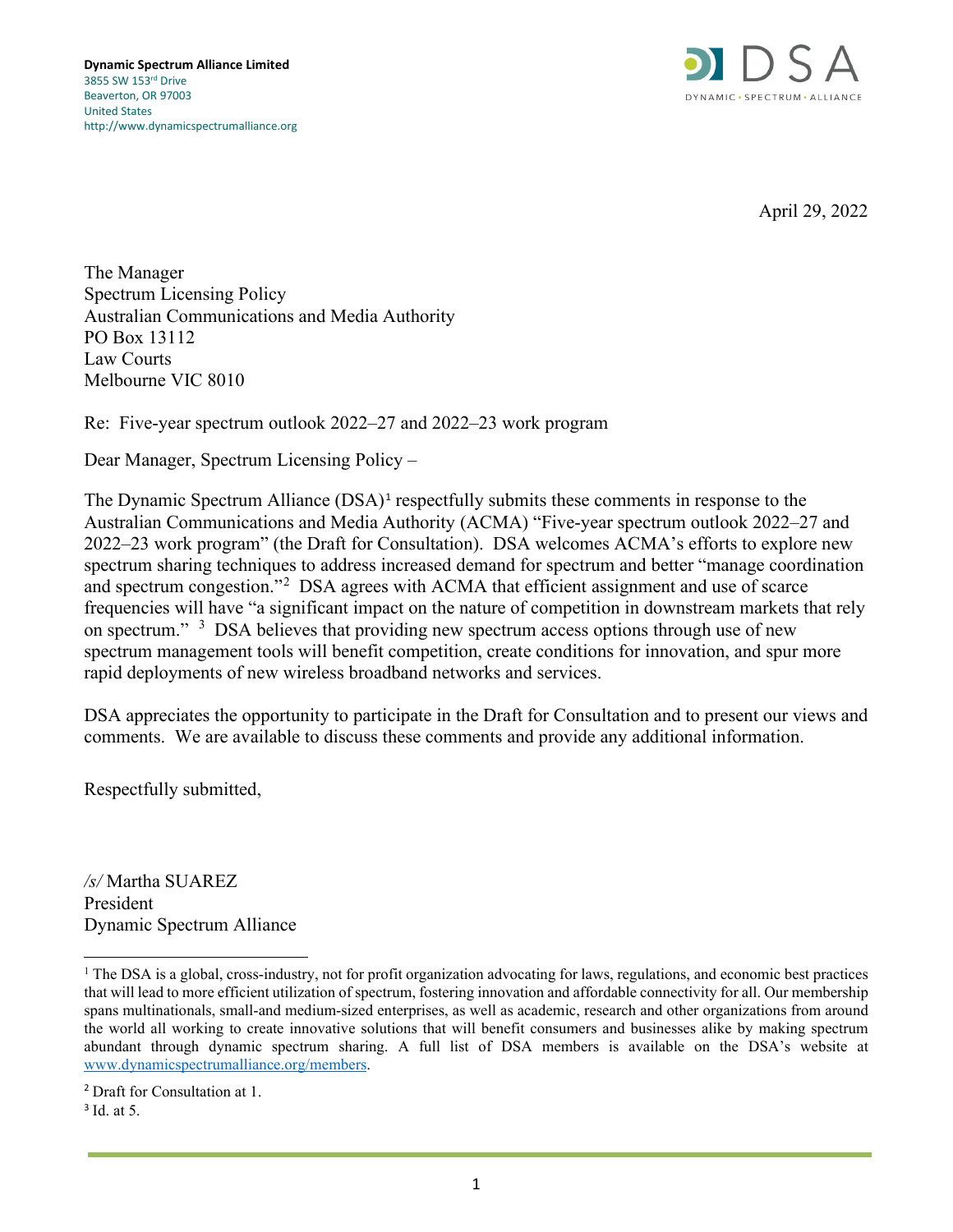

### **DSA COMMENTS**

#### **A. Introduction**

DSA recommends that telecommunications regulators worldwide take a balanced approach between licenced, licence-exempt (class licence), and lightly licenced when allocating spectrum to wireless broadband services. An unbalanced approach may have the unintended consequence of creating an artificial scarcity, which could, in turn, increase the cost of broadband access. Both licenced and class licenced spectrum bands play important and complementary roles in the delivery of advanced wireless broadband services. As part of spectrum planning, DSA supports coordinated shared spectrum approaches that lead to the more efficient utilization while fostering innovation and affordable connectivity. The opportunities made possible by spectrum sharing go beyond the economy, facilitating the evolution of the ecosystem as the potential for new use cases expands and large-scale applications are realized.

In the whitepaper entitled "Automated Frequency Coordination - An established tool for modern spectrum management,"<sup>[4](#page-1-0)</sup> DSA makes the case that the use of automated databases to coordinate spectrum assignments has evolved significantly since its first introduction, but at its heart, it is nothing new. The basic steps are the same as in a manual coordination process or where a regulator assesses the opportunities for local licensing on a case-by-case basis. However, what is new includes:

(1) Surging consumer demand for wireless connectivity and hence the need to intensively share underutilized frequency bands;

(2) Significant improvements in the computation power to efficiently and rapidly run advanced propagation analysis and coordinate devices and users in near real-time; and

<span id="page-1-0"></span><sup>4</sup> http://dynamicspectrumalliance.org/wp-content/uploads/2019/03/DSA\_DB-Report\_Final\_03122019.pdf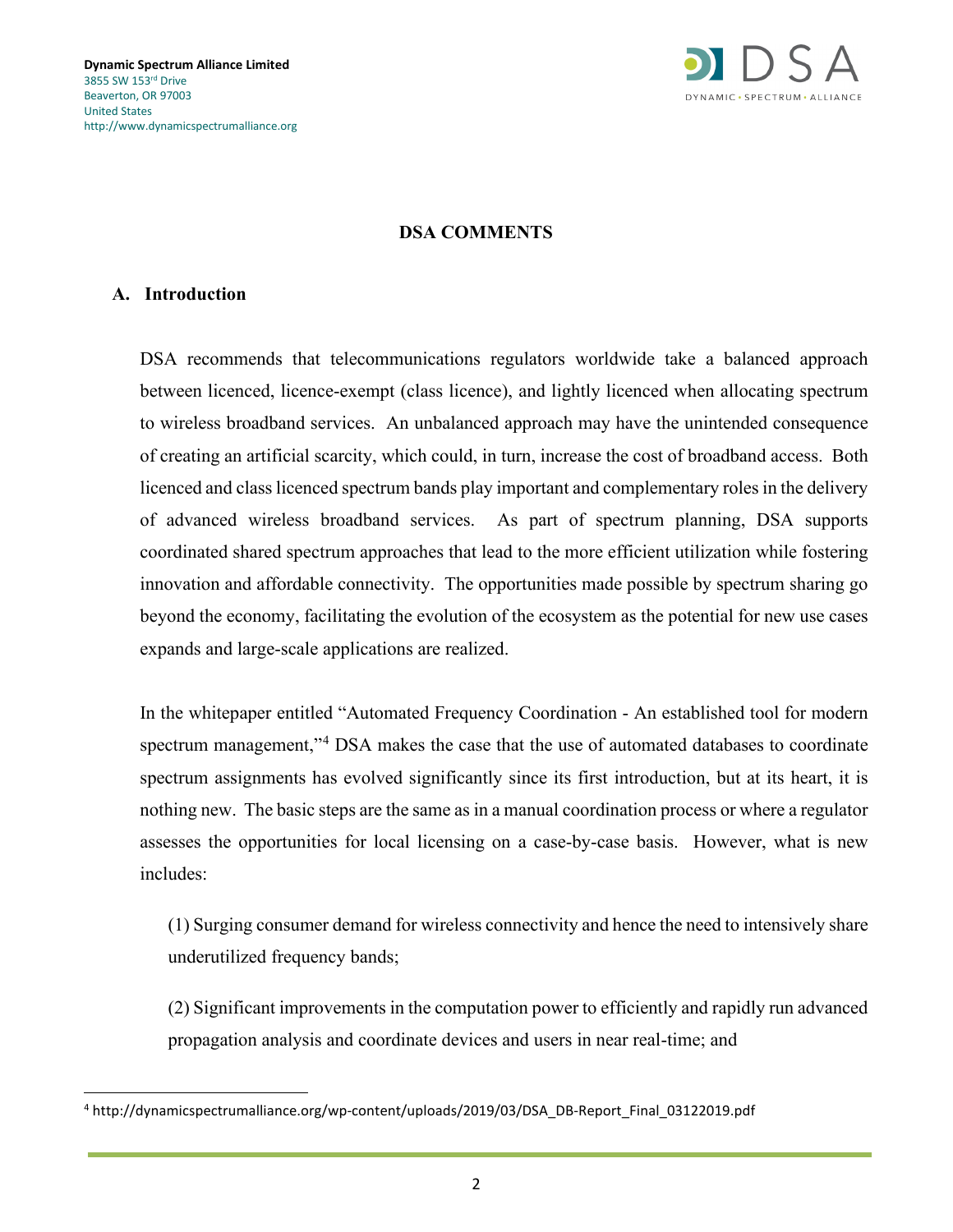

(3) More agile wireless equipment that can interact directly with dynamic frequency coordination databases.

There is no question that today we have the technical ability to automate frequency coordination and thereby lower transaction costs, use spectrum more efficiently, speed time-to-market for new services, protect incumbents from interference with greater certainty, and generally expand the supply of wireless connectivity that is fast becoming, like electricity, a critical input for most other industries and economic activity. Increasing spectrum access by a wide range of new users, including vertical sectors, will result in increased and more rapid deployment of new networks and services. The introduction of new licensing options supported by automated dynamic spectrum sharing technology is the best path to support such deployments.

### **B. Update on Spectrum Sharing in the 3.55-3.70 GHz Band in the United States**

DSA would like to provide an update on spectrum sharing in the 3.5 GHz Citizens Broadband Radio Service (CBRS) in the United States. CRBS utilizes a three-tiered framework to enable efficient sharing of the 3550-3700 MHz band (the 3.5 GHz band) among federal and non-federal incumbents, holders of priority access licences (PALs), and general authorized access (GAA) broadband licencees. The three-tiered framework promotes broadband innovation and investment by facilitating spectrum availability on a very localized basis and reducing barriers to entry, particularly for applications in the GAA, while ensuring predictable access to spectrum for service providers holding PALs and protecting incumbents in the band. The lynchpin for the entire CBRS regime is the dynamic Spectrum Access System (SAS), which allows all three tiers of users and their diverse technologies to coexist in the band.

Through the automation of shared spectrum access, a whole host of private wireless network opportunities, from smart energy to smart city, have emerged since CBRS commercial services launched in early 2020. From business to leisure, hundreds of smart office, airport and stadium private networks have been deployed using CBRS as the result of having access to spectrum without the need for an individual licence. To date, over 228,000 CBRS cell sites have been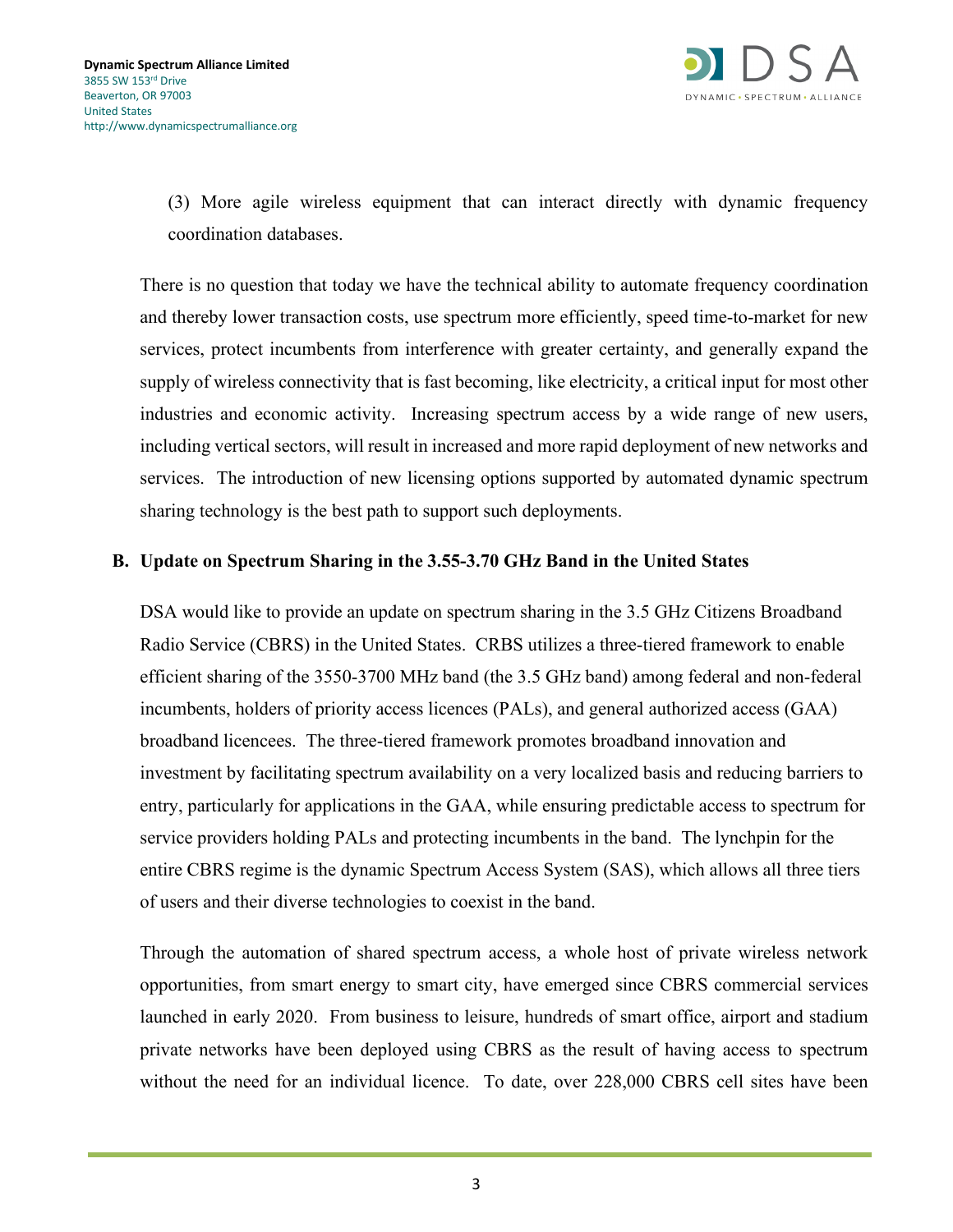

deployed across the United States with the vast majority of them using the GAA tier. Examples of such deployments include:

## **1) Retail**

The American Dream Entertainment and Retail Complex in New Jersey has implemented CBRS to cover the entire 3 million square foot venue, servicing over 40 million annual visitors and more than 450 stores. Beyond the mall itself, CBRS has also been used for traffic and parking management, assessing approximately 33,000 parking spaces. Equipping security cameras, digital signage and other systems for both internal and external mall operations, CBRS has proved essential for supporting and enabling interesting such new use cases. This type of infrastructure deployment has proven to be faster and more economic than traditional fixed infrastructure, offering reliable and simple, yet effective means of connectivity.

# **2) Airports**

In Dallas, CBRS has transformed airport communication systems, bringing airport staff and management connections onto the CBRS spectrum. Such deterministic spectrum access is critical in emergency scenarios to cater to higher power requirements and improve coverage. This network supports critical airport communications and coexists with a robust Wi-Fi network.

# **3) Sport stadiums**

Angel Stadium in Anaheim, California has adopted CBRS capabilities to support its internal communications, lightening the load on the Wi-Fi system, similar to what Dallas airport has achieved. Since the full commercial deployment of CBRS, they have also been working as a neutral host provider, offering Mobile Network Operators (MNOs) support in managing signal traffic for customers attending events. By not only supporting internal connectivity for both staff and customers but extending this service for the reinforcement of existing MNOs, CBRS has presented the opportunity to eliminate barriers and limitations, providing full, flexible coverage whenever it is needed – even when roaming.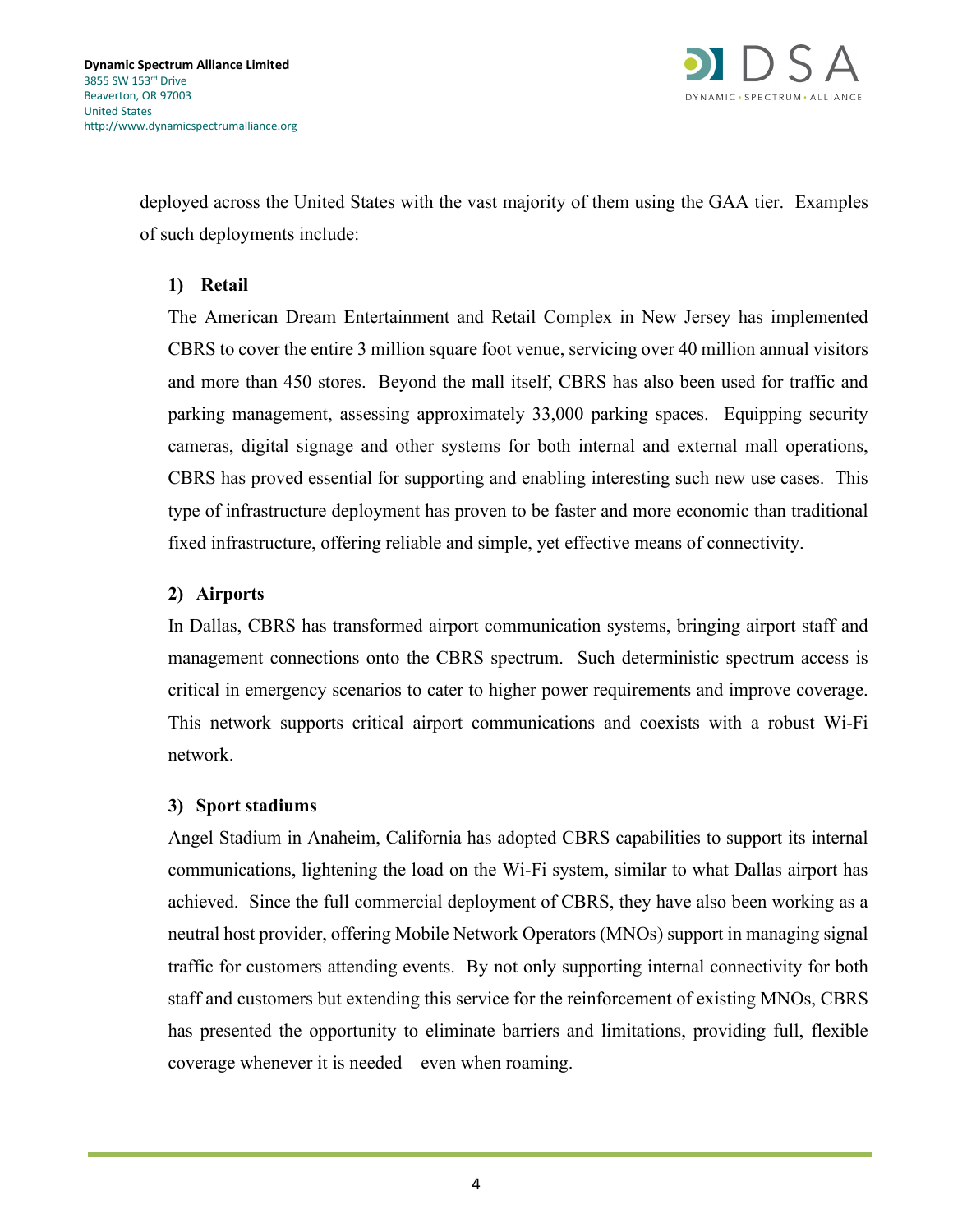

## **4) Rural connectivity**

Fixed Wireless Access providers, also known as Wireless Internet Service Providers (WISPs), are able to harness the newly available CBRS spectrum, tripling the amount of spectrum previously available to them. WISPs, which typically operate in rural areas and have been using this part of the CBRS band for the past 12-15 years, have transitioned older WiMAX and proprietary systems to the new CBRS rules and LTE equipment to expand their reach and improve their service offerings.

### **5) Smart agriculture**

In the state of Missouri, Hurst Greenery is using real-time IoT services over a private LTE network on CBRS spectrum to increase profits by 10% through increased yields and cost savings. Hurst is working with Trilogy Networks to implement next-generation agriculture technology in 18 greenhouses that are part of a 600-acre farm. Automation is improving monitoring of temperature and soil moisture. Sensors and drones are able to move between the private CBRS network and the public wide-area network at the edges of the farm.

#### **6) Smart mining**

In Salt Lake City, Utah, Redline Communications Group Inc is using CBRS spectrum for a private LTE at a leading salt and minerals mine. The private network at the mine connects a wide variety of Programmable Logic Controller (PLC) devices, pumps, and laptops to support operations, and is expected to connect mining trucks in 2022.

As we reflect on the use cases developing across the United States, it is clear that CBRS has revolutionized the ways in which spectrum is utilized to improve connectivity across a diverse number of vertical sectors.<sup>[5](#page-4-0)</sup> DSA recognizes that ACMA is seeking to support these use-cases

l,

<span id="page-4-0"></span><sup>5</sup> Other examples of CBRS deployments can be found here: [>https://www.lightreading.com/5g/charter-to-start-first-cbrs](https://www.lightreading.com/5g/charter-to-start-first-cbrs-market-buildout-in-2021/d/d-id/769456?itc=lrnewsletter_cabledaily%3c)[market-buildout-in-2021/d/d-id/769456?itc=lrnewsletter\\_cabledaily<;](https://www.lightreading.com/5g/charter-to-start-first-cbrs-market-buildout-in-2021/d/d-id/769456?itc=lrnewsletter_cabledaily%3c) [>https://www.telecompetitor.com/wisps-get-cbrs](https://www.telecompetitor.com/wisps-get-cbrs-range-as-great-as-six-miles-at-100-mbps-speeds/%3c)[range-as-great-as-six-miles-at-100-mbps-speeds/<;](https://www.telecompetitor.com/wisps-get-cbrs-range-as-great-as-six-miles-at-100-mbps-speeds/%3c) [>https://ongoalliance.org/news/watch-communications-and-bec](https://ongoalliance.org/news/watch-communications-and-bec-technologies-partner-to-expand-rural-internet-access/%3c)[technologies-partner-to-expand-rural-internet-access/<;](https://ongoalliance.org/news/watch-communications-and-bec-technologies-partner-to-expand-rural-internet-access/%3c) [>https://www.fiercewireless.com/wireless/wispa-cbrs-a-good](https://www.fiercewireless.com/wireless/wispa-cbrs-a-good-guide-for-3-45-3-55-ghz%3c)[guide-for-3-45-3-55-ghz<;](https://www.fiercewireless.com/wireless/wispa-cbrs-a-good-guide-for-3-45-3-55-ghz%3c) [https://enterpriseiotinsights.com/20210714/channels/news/las-vegas-deploys-largest-private](https://enterpriseiotinsights.com/20210714/channels/news/las-vegas-deploys-largest-private-municipal-lte-network-in-45-days?utm_campaign=RCR%20Newsletter&utm_medium=email&_hsmi=140455124&_hsenc=p2ANqtz-8_naAz8kuWAD4MfCsNIO_UI-BHN_Tmp_iZplCd7CyjjErXRYqqzuw2clkX7aZjVjvO_rXC6x2qLT514s778wtgZli-kkEvx9mmlXvfu-4IsAQOaUM&utm_content=140455124&utm_source=hs_email)[municipal-lte-network-in-45-](https://enterpriseiotinsights.com/20210714/channels/news/las-vegas-deploys-largest-private-municipal-lte-network-in-45-days?utm_campaign=RCR%20Newsletter&utm_medium=email&_hsmi=140455124&_hsenc=p2ANqtz-8_naAz8kuWAD4MfCsNIO_UI-BHN_Tmp_iZplCd7CyjjErXRYqqzuw2clkX7aZjVjvO_rXC6x2qLT514s778wtgZli-kkEvx9mmlXvfu-4IsAQOaUM&utm_content=140455124&utm_source=hs_email)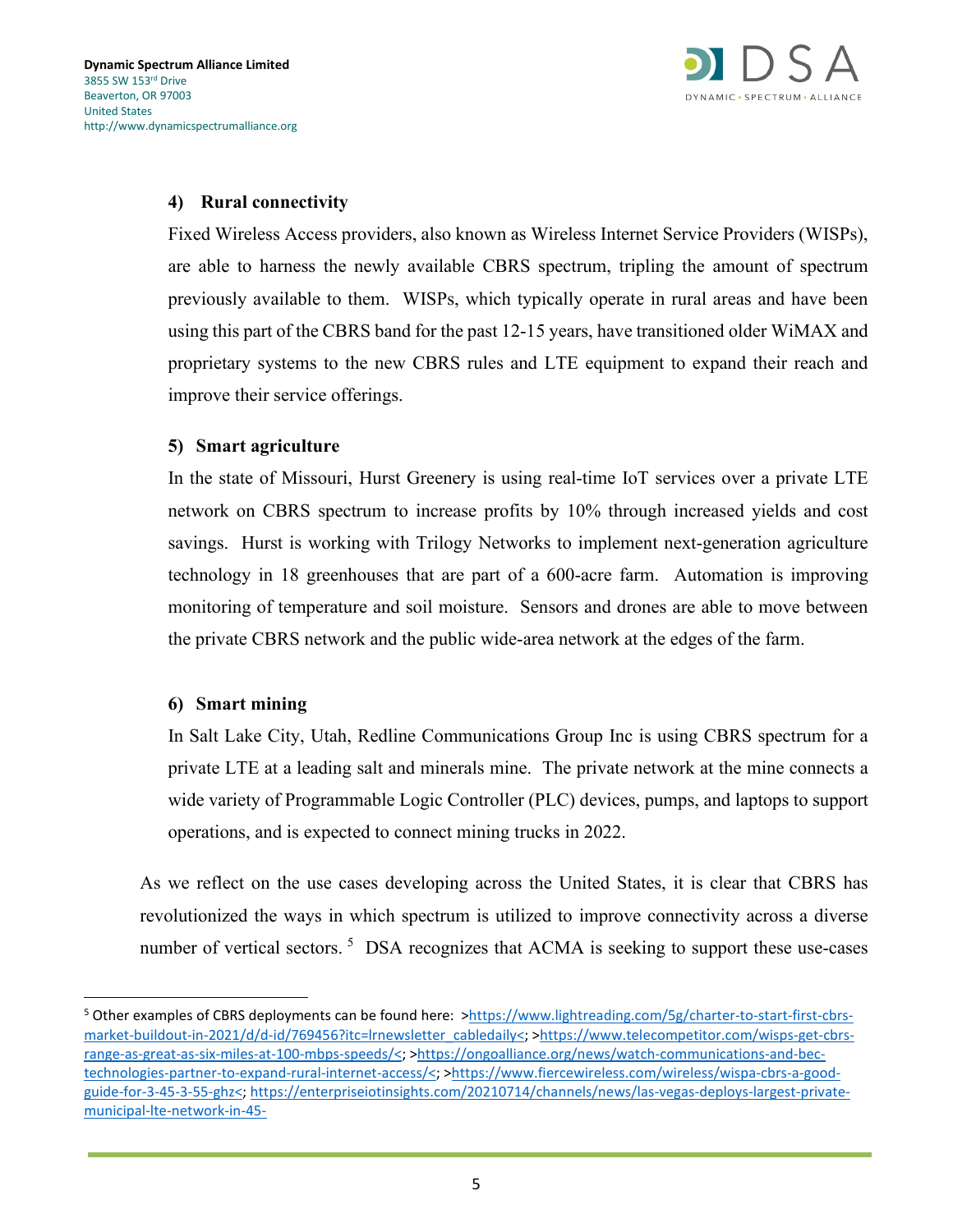

through licensing arrangements for local area networks. However, DSA believes that adopting an automated shared spectrum sharing model will enable even more users, including verticals, to access scarce and valuable spectrum resources, while providing greater operational flexibility to broadband network operators – whether they operate on a public or private basis. This will in turn lead to more efficient spectrum usage, lower-costs, lower barriers to entry, and most effective allocation for innovative businesses.

In the Draft for Consultation, ACMA identifies several bands, including 1.5 GHz, 1.9 GHz, 3.7- 4.2 GHz, and 4.9 GHz, where the implementation of automated sharing and licensing approaches could assist in meeting the Australian government's objectives of "grow(ing) the digital economy, build capability in emerging technologies and support the growth of modern and globally competitive industry sectors in areas like manufacturing, agriculture, mining and construction."[6](#page-5-0) DSA looks forward to working with ACMA on planning for these bands and exploring how commercially available automated sharing technology can be leveraged to maximize opportunities for additional spectrum access.

# **C. Next steps on sharing in the 6 GHz band**

DSA would also like to comment on another band where innovative spectrum sharing is enabling more efficient use and facilitating access by next generation broadband technologies, including those based on the Wi-Fi family of standards. DSA applauds ACMA's decision to make the lower 500 MHz of this band available for RLAN operations on a shared basis. We further encourage ACMA to make the full 6 GHz band (5925-7125 MHz) available under the same framework and to review how power levels and other operating conditions can be amended.

DSA is of the opinion that licence-exempt access to the upper 6 GHz (6425-7125 MHz) is imperative. The entire 1200 MHz of spectrum in the 6 GHz band is required to meet the projected

l,

[days?utm\\_campaign=RCR%20Newsletter&utm\\_medium=email&\\_hsmi=140455124&\\_hsenc=p2ANqtz-](https://enterpriseiotinsights.com/20210714/channels/news/las-vegas-deploys-largest-private-municipal-lte-network-in-45-days?utm_campaign=RCR%20Newsletter&utm_medium=email&_hsmi=140455124&_hsenc=p2ANqtz-8_naAz8kuWAD4MfCsNIO_UI-BHN_Tmp_iZplCd7CyjjErXRYqqzuw2clkX7aZjVjvO_rXC6x2qLT514s778wtgZli-kkEvx9mmlXvfu-4IsAQOaUM&utm_content=140455124&utm_source=hs_email)[8\\_naAz8kuWAD4MfCsNIO\\_UI-BHN\\_Tmp\\_iZplCd7CyjjErXRYqqzuw2clkX7aZjVjvO\\_rXC6x2qLT514s778wtgZli-kkEvx9mmlXvfu-](https://enterpriseiotinsights.com/20210714/channels/news/las-vegas-deploys-largest-private-municipal-lte-network-in-45-days?utm_campaign=RCR%20Newsletter&utm_medium=email&_hsmi=140455124&_hsenc=p2ANqtz-8_naAz8kuWAD4MfCsNIO_UI-BHN_Tmp_iZplCd7CyjjErXRYqqzuw2clkX7aZjVjvO_rXC6x2qLT514s778wtgZli-kkEvx9mmlXvfu-4IsAQOaUM&utm_content=140455124&utm_source=hs_email)[4IsAQOaUM&utm\\_content=140455124&utm\\_source=hs\\_email.](https://enterpriseiotinsights.com/20210714/channels/news/las-vegas-deploys-largest-private-municipal-lte-network-in-45-days?utm_campaign=RCR%20Newsletter&utm_medium=email&_hsmi=140455124&_hsenc=p2ANqtz-8_naAz8kuWAD4MfCsNIO_UI-BHN_Tmp_iZplCd7CyjjErXRYqqzuw2clkX7aZjVjvO_rXC6x2qLT514s778wtgZli-kkEvx9mmlXvfu-4IsAQOaUM&utm_content=140455124&utm_source=hs_email) 6 Draft for Consultation at 8.

<span id="page-5-0"></span>